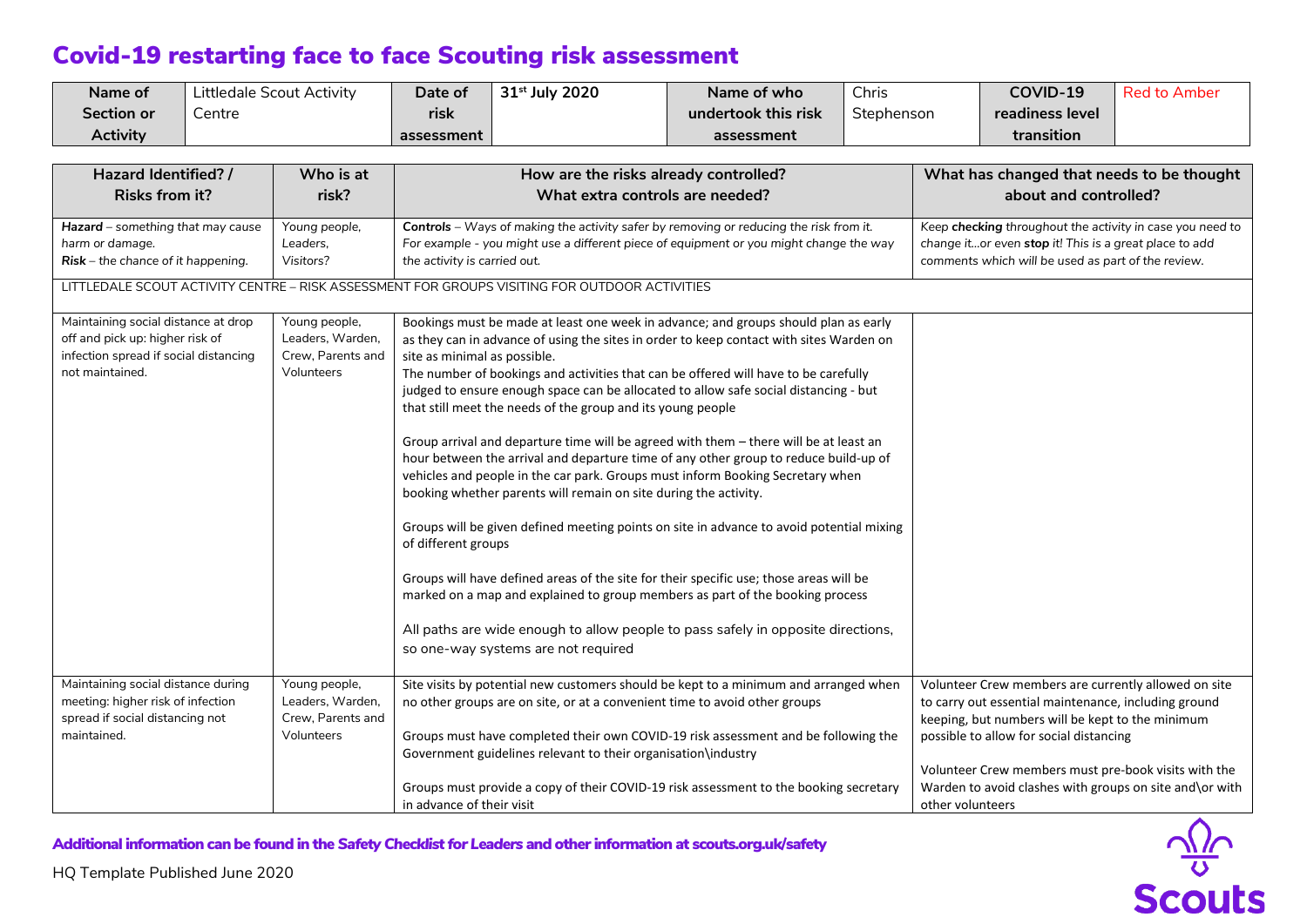|                                                                                                  |                                                                      | Groups must check that their own insurance is still valid during the prevalence of<br>COVID-19<br>A copy of the current version of this Risk Assessment will be sent to each group when<br>they book.<br>Groups will be reminded that anyone displaying possible symptoms of COVID-19 must<br>stay away from the Activity Centres - a note to this effect will be included in the<br>booking confirmation email. The current three key symptoms are:<br>1. high temperature<br>2. a new, continuous cough<br>3. a loss of, or change to, ones sense of smell or taste<br>Social distancing and good hygiene reminders will be displayed around the site.<br>Groups must keep a clear register of who was at the site (including adults) with parental<br>contact details for those aged under 18                                                                                                                                                                                                                                                                                                                                                                                                                                                                                                                                 |                                                                                                                                                         |
|--------------------------------------------------------------------------------------------------|----------------------------------------------------------------------|----------------------------------------------------------------------------------------------------------------------------------------------------------------------------------------------------------------------------------------------------------------------------------------------------------------------------------------------------------------------------------------------------------------------------------------------------------------------------------------------------------------------------------------------------------------------------------------------------------------------------------------------------------------------------------------------------------------------------------------------------------------------------------------------------------------------------------------------------------------------------------------------------------------------------------------------------------------------------------------------------------------------------------------------------------------------------------------------------------------------------------------------------------------------------------------------------------------------------------------------------------------------------------------------------------------------------------|---------------------------------------------------------------------------------------------------------------------------------------------------------|
| Hygiene of people: higher risk of<br>infection spread if proper hand<br>washing not carried out. | Young people,<br>Leaders, Warden,<br>Crew, Parents and<br>Volunteers | Groups will be requested to bring their own hand sanitiser gel (to reduce shared use)<br>and reminded to use it frequently when undertaking their own activities.<br>There will be an agreement in advance with regular (daily) site users of their cleaning<br>responsibilities, e.g. a group with sole access to a toilet block will be expected to clean<br>that toilet block to avoid possible virus spread to Wardens and Crew.<br>Toilets have hot running water and soap. Paper towels will also be provided.<br>If it is unavoidable that toilet blocks will have to be shared by more than one group; the<br>groups involved will be reminded of the need for good hygiene and tidiness practice.<br>The number of toilets, urinals and sinks in use will be reduced to allow social distancing<br>and therefore a maximum number of people per toilet block will be displayed.<br>If queuing is required for toilet facilities for any reason, spaced markings will be<br>spray-painted on the ground outside to ensure social distancing.<br>Queuing will be self-managed by groups and their responsible adults.<br>Wardens and Crew will inspect and clean down surfaces, including door handles and<br>switches, more regularly than normal - with the exact frequency being based on the<br>number of site users. | The main site waste bins are only being emptied on an<br>"as required basis", so regular weekly collections will<br>need to be reinstated when required |



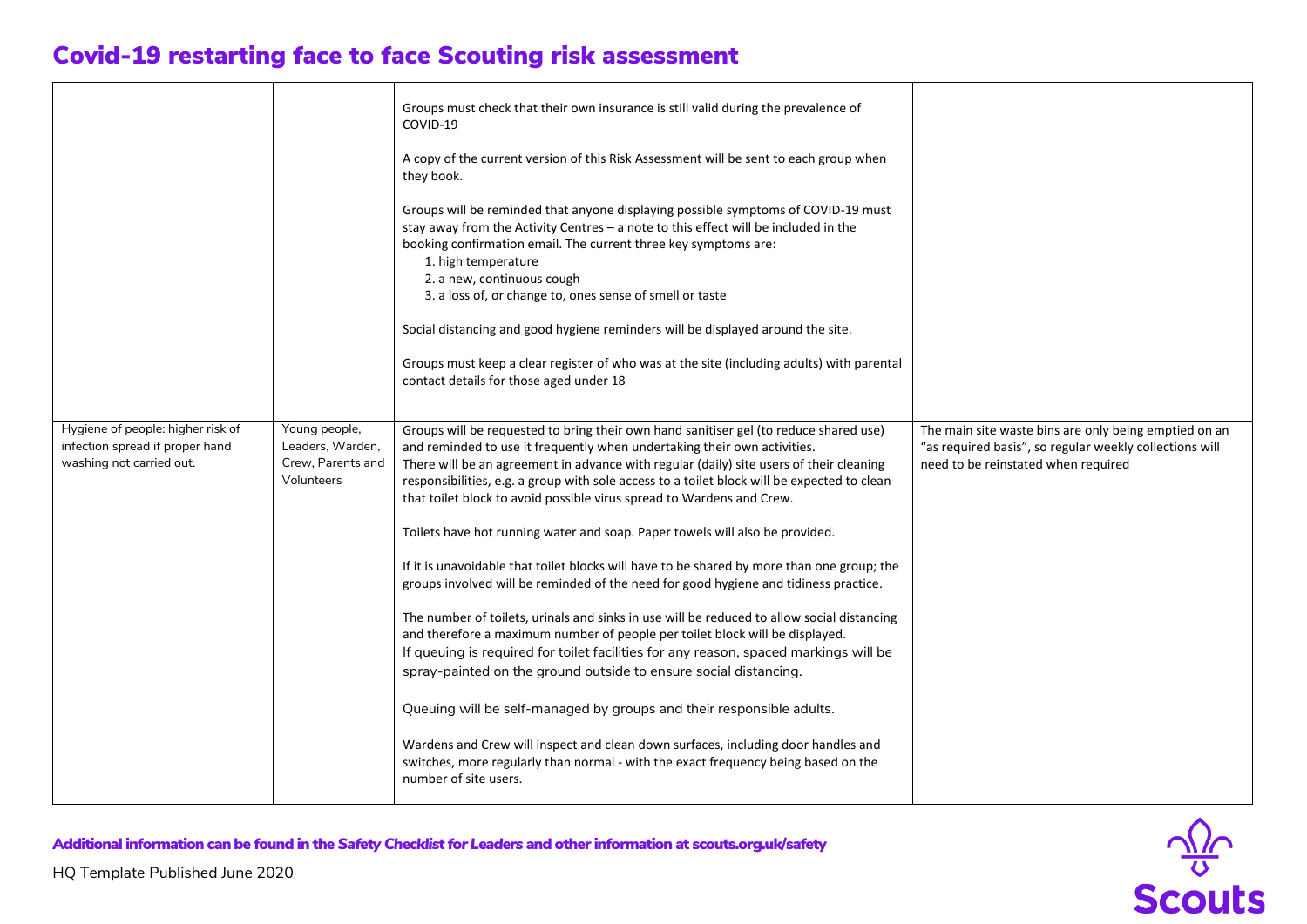|                                                                                                  |                                                                      | Wardens and Crew will be reminded of safe cleaning procedures, with disposable gloves                                                                                                                                                                                                                                                                                                                                                                                                                                                                                                       |                                                                                                                                                                                                                                                                                                                                                                                  |
|--------------------------------------------------------------------------------------------------|----------------------------------------------------------------------|---------------------------------------------------------------------------------------------------------------------------------------------------------------------------------------------------------------------------------------------------------------------------------------------------------------------------------------------------------------------------------------------------------------------------------------------------------------------------------------------------------------------------------------------------------------------------------------------|----------------------------------------------------------------------------------------------------------------------------------------------------------------------------------------------------------------------------------------------------------------------------------------------------------------------------------------------------------------------------------|
|                                                                                                  |                                                                      | and a disposable apron the minimum recommended to be worn.                                                                                                                                                                                                                                                                                                                                                                                                                                                                                                                                  |                                                                                                                                                                                                                                                                                                                                                                                  |
|                                                                                                  |                                                                      | It is recommended that Wardens and Crew members change and wash work clothes<br>daily.                                                                                                                                                                                                                                                                                                                                                                                                                                                                                                      |                                                                                                                                                                                                                                                                                                                                                                                  |
|                                                                                                  |                                                                      | The Operations management committee will keep up to date with changes to relevant<br>guidelines and good practice through a variety of information routes with the minimum<br>being a weekly check of the National Youth Agency and The Scout Association websites.                                                                                                                                                                                                                                                                                                                         |                                                                                                                                                                                                                                                                                                                                                                                  |
| Hygiene of activity equipment:<br>Higher risk of infection spread if<br>hygiene not carried out. | Young people,<br>Leaders, Warden,<br>Crew, Parents and<br>Volunteers | There are currently no controlled activities available at Littledale. Group leaders are<br>responsible for any activity equipment they bring to site.<br>Each group will be given a plastic bin bag in their defined area of use to avoid multiple<br>groups using a single bin; with that plastic bin bag being removed by the user and to be<br>placed by the main refuse skip as they leave site. This includes plastic bin bags placed in<br>the toilets.<br>It is recommended that Wardens and Crew members change and wash work clothes<br>daily                                      | If activities re-open, the existing operating<br>procedure and risk assessment will be reviewed for<br>each activity, in line with relevant National<br>Governing Body recommendations if applicable,<br>potentially with reduced numbers of people per<br>activity session.<br>Each group visiting will be issued a plastic bin bag in a<br>specific place to dispose of waste. |
| Use of outdoor spaces: un-even<br>ground, access to space less<br>controlled, cannot be cleaned. | Young people,<br>leaders, Warden,<br>crew and<br>volunteers          | It is expected group leaders are familiar with the site. Maps are available for all users.<br>Routine tree safety checks in most areas are carried out by site Wardens and Crew<br>before use.                                                                                                                                                                                                                                                                                                                                                                                              | Some areas on site have been un-used for several<br>months, so sufficient time will be allowed for thorough<br>checking and clearing of sites before they can be used.<br>Tick bites occur more frequently in areas of long grass;<br>some areas will need grass cutting or strimming before<br>use<br>Groups will be reminded of the need for tick awareness.                   |
| Parents/ carers staying onsite during<br>group activities                                        | Parents / Carers,<br>Warden, Crew<br>and Volunteers                  | Parents/Carers need to be briefed by Group Leaders as to the site expectations before<br>arrival. An area will be set aside for parents/ carers to wait.                                                                                                                                                                                                                                                                                                                                                                                                                                    |                                                                                                                                                                                                                                                                                                                                                                                  |
| Accidents and First Aid                                                                          | Young people,<br>Leaders, Warden,<br>Crew, Parents and<br>Volunteers | Any faults or situations that develop, COVID-19 specific or not, will be reported to the<br>Warden immediately, as the prevention of accidents and need for First Aid and\or the<br>emergency services is more important than ever<br>In addition to existing measures, groups will administer their own first aid wherever<br>possible to prevent the transmission of COVID-19. Groups need to have their own<br>designated first aider and appropriate first aid kit.<br>Littledale has first aid kits for Warden, Crew and Volunteers and the use of visiting<br>groups in an emergency. |                                                                                                                                                                                                                                                                                                                                                                                  |

Additional information can be found in the *Safety Checklist for Leaders* and other information at scouts.org.uk/safety



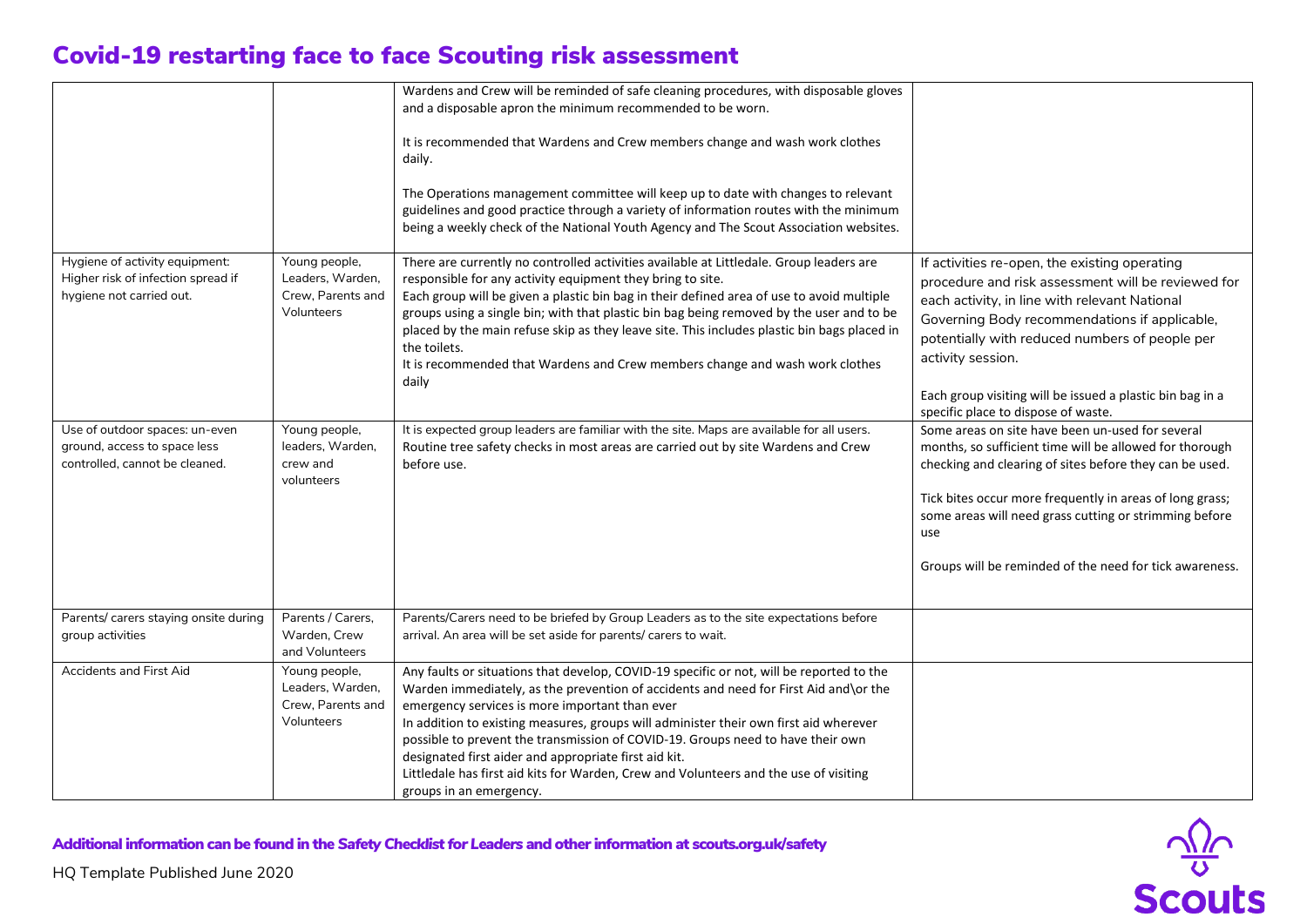|                                                                                     |                                                                      | If first aid intervention is required by staff, the use of gloves and other PPE becomes<br>more crucial than ever and no-one should put themselves at risk.<br>Face masks and aprons will be added to First Aid kits where possible, with extra gloves<br>added.                                                                                                                                                                                                                                                                                                                                                                                                                                                                                                                                                                                                                                                                                             |  |
|-------------------------------------------------------------------------------------|----------------------------------------------------------------------|--------------------------------------------------------------------------------------------------------------------------------------------------------------------------------------------------------------------------------------------------------------------------------------------------------------------------------------------------------------------------------------------------------------------------------------------------------------------------------------------------------------------------------------------------------------------------------------------------------------------------------------------------------------------------------------------------------------------------------------------------------------------------------------------------------------------------------------------------------------------------------------------------------------------------------------------------------------|--|
| Person to person transmission -<br>someone develops symptoms after<br>being on site | Young people,<br>Leaders, Warden,<br>Crew, Parents and<br>Volunteers | Group Leaders should contact 111 to start the track and trace process; this may involve<br>the NHS contacting the Site<br>Group Leaders should inform the Booking Secretary so that Wardens are aware and can<br>organise additional cleaning if required<br>Any areas that the symptomatic person has been in at the Site will need to be deep<br>cleaned, if not done already (and if practicably possible); those involved in the cleaning<br>will wear gloves and aprons as minimum PPE<br>Any materials from this cleaning process will be double bagged, dated and not put in<br>the general waste stream for at least 72 hours - with a clearly labelled recycling or<br>wheelie bin used for its initial storage<br>If the areas have already been cleaned routinely, it may too late to separate the<br>materials used for the required72 hour period<br>The Warden will ensure that a Site "Incident Report Form" is completed within 24<br>hours. |  |
|                                                                                     |                                                                      | Review: This risk assessment is for a section to move from one COVID Readiness alert level to the next, an additional risk assessment should be produced for each move                                                                                                                                                                                                                                                                                                                                                                                                                                                                                                                                                                                                                                                                                                                                                                                       |  |
| proposed.                                                                           |                                                                      |                                                                                                                                                                                                                                                                                                                                                                                                                                                                                                                                                                                                                                                                                                                                                                                                                                                                                                                                                              |  |

| Checked by          | Name,        | <b>Checked by Executive</b> | Name,        |
|---------------------|--------------|-----------------------------|--------------|
| <b>Line Manager</b> | Role / level |                             | Role / level |
|                     | Date         |                             | Date         |
| Approved by         | Name,        | Approved by Executive       | Name,        |
| Commissioner        | Role / level |                             | Role / level |
|                     | Date         |                             | Date         |

Additional information can be found in the *Safety Checklist for Leaders* and other information at scouts.org.uk/safety



HQ Template Published June 2020